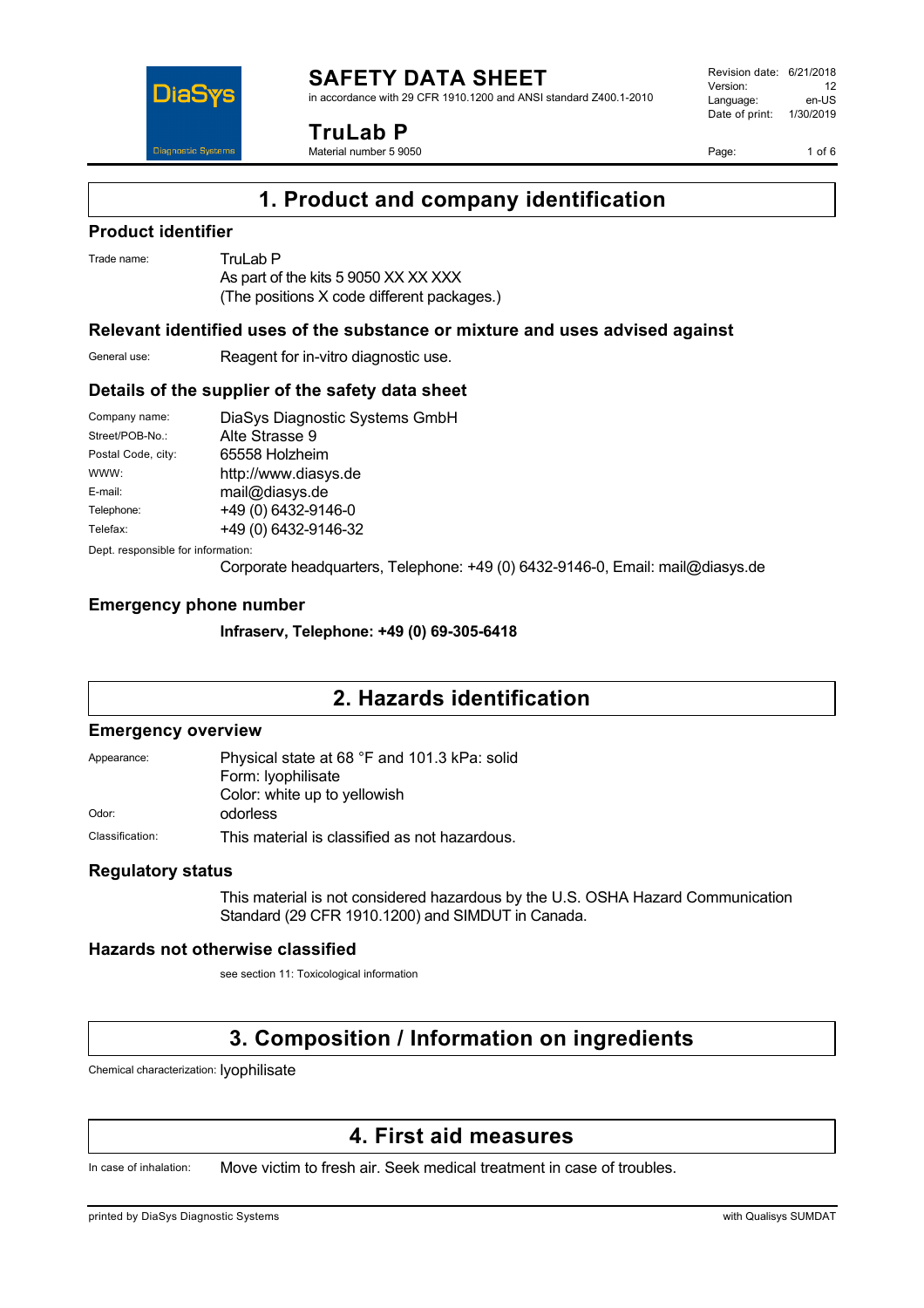

Following skin contact: After

## **SAFETY DATA SHEET**

in accordance with 29 CFR 1910.1200 and ANSI standard Z400.1-2010

| ems. | Material number 5 9050                                                                                                      | Page: | $2$ of $6$ |
|------|-----------------------------------------------------------------------------------------------------------------------------|-------|------------|
|      | After contact with skin, wash immediately with soap and plenty of water. In case of skin<br>reactions, consult a physician. |       |            |
|      | Immediately flush eyes with plenty of flowing water for 10 to 15 minutes holding eyelids                                    |       |            |

- After eye contact: Immediately resulted and the  $\mathsf{Imm}$ apart. Remove contact lenses, if present and easy to do. Continue rinsing. In case of troubles or persistent symptoms, consult an opthalmologist.
- After swallowing: Rinse mouth immediately and drink plenty of water. Never give anything by mouth to an unconscious person. Induce vomiting. Seek medical attention.

### **Most important symptoms/effects, acute and delayed**

**TruLab P**

No data available

### **Information to physician**

Treat symptomatically.

## **5. Fire fighting measures**

Flash point/flash point range:

not combustible

Auto-ignition temperature: No data available

Suitable extinguishing media:

Product is non-combustible. Extinguishing materials should therefore be selected according to surroundings.

### **Specific hazards arising from the chemical**

Fires in the immediate vicinity may cause the development of dangerous vapors.

Protective equipment and precautions for firefighters:

Wear self-contained breathing apparatus.

## **6. Accidental release measures** Personal precautions: Wear appropriate protective equipment. Avoid contact with the substance. Do not inhale substance. Provide adequate ventilation. Environmental precautions: Do not allow to penetrate into soil, waterbodies or drains. Methods for clean-up: Take up mechanically, placing in appropriate containers for disposal. Clean the contaminated area with: chlorine-based bleaching agents (5%-solution) and water.

# **7. Handling and storage**

### **Handling**

Advices on safe handling: Provide adequate ventilation, and local exhaust as needed. Avoid contact with skin, eyes, and clothing. Do not inhale substance. After worktime and during work intervals the affected skin areas must be thoroughly cleaned. Wear appropriate protective equipment. Take off contaminated clothing and wash it before reuse. Safety shower and eye wash station should be easily accessible to the work area.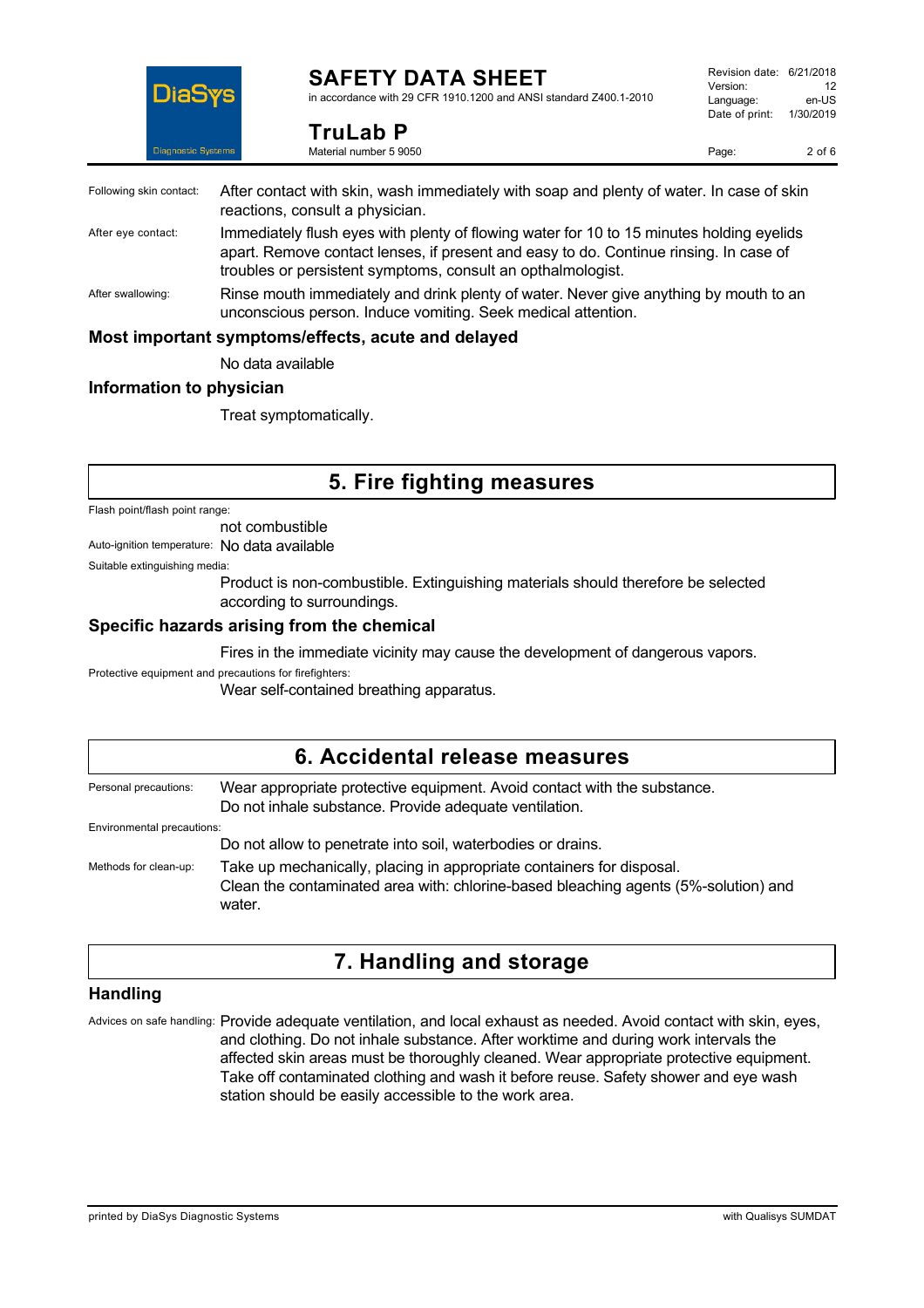

#### **SAFETY DATA SHEET** in accordance with 29 CFR 1910.1200 and ANSI standard Z400.1-2010

**TruLab P** Material number 5 9050

Page: 3 of 6

### **Storage**

Requirements for storerooms and containers:

Keep container in a well-ventilated place. Keep containers tightly closed and at a temperature between 35.6 °F and 46.4 °F. Protect from light. Keep sterile.

# **8. Exposure controls / personal protection**

### **Engineering controls**

Provide good ventilation and/or an exhaust system in the work area. See also information in chapter 7, section storage.

## **Personal protection equipment (PPE)**

Eye/face protection Tightly sealed goggles according to OSHA Standard - 29 CFR: 1910.133 or ANSI Z87.1-2010. OSHA Standard - 29 CFR: 1910.133 or ANSI Z87.1-2003 Skin protection **Wear suitable protective clothing.** Protective gloves according to OSHA Standard - 29 CFR: 1910.138. Glove material: Nitrile rubber - Breakthrough time: >480 min. Observe glove manufacturer's instructions concerning penetrability and breakthrough time. Respiratory protection: Provide adequate ventilation. General hygiene considerations: Take off contaminated clothing and wash it before reuse. Do not inhale substance. After worktime and during work intervals the affected skin areas must be thoroughly cleaned.

Safety shower and eye wash station should be easily accessible to the work area.

# **9. Physical and chemical properties**

### **Information on basic physical and chemical properties**

| Appearance:                              | Physical state at 68 °F and 101.3 kPa: solid<br>Form: Iyophilisate<br>Color: white up to yellowish |
|------------------------------------------|----------------------------------------------------------------------------------------------------|
| Odor:                                    | odorless                                                                                           |
| Odor threshold:                          | No data available                                                                                  |
| pH value:                                | not applicable                                                                                     |
| Melting point/freezing point:            | No data available                                                                                  |
| Initial boiling point and boiling range: | No data available                                                                                  |
| Flash point/flash point range:           | not combustible                                                                                    |
| Evaporation rate:                        | No data available                                                                                  |
| Flammability:                            | No data available                                                                                  |
| Explosion limits:                        | No data available                                                                                  |
| Vapor pressure:                          | No data available                                                                                  |
| Vapor density:                           | No data available                                                                                  |
| Density:                                 | No data available                                                                                  |
| Water solubility:                        | complete soluble                                                                                   |
| Partition coefficient: n-octanol/water:  | No data available                                                                                  |
| Auto-ignition temperature:               | No data available                                                                                  |
| Thermal decomposition:                   | No data available                                                                                  |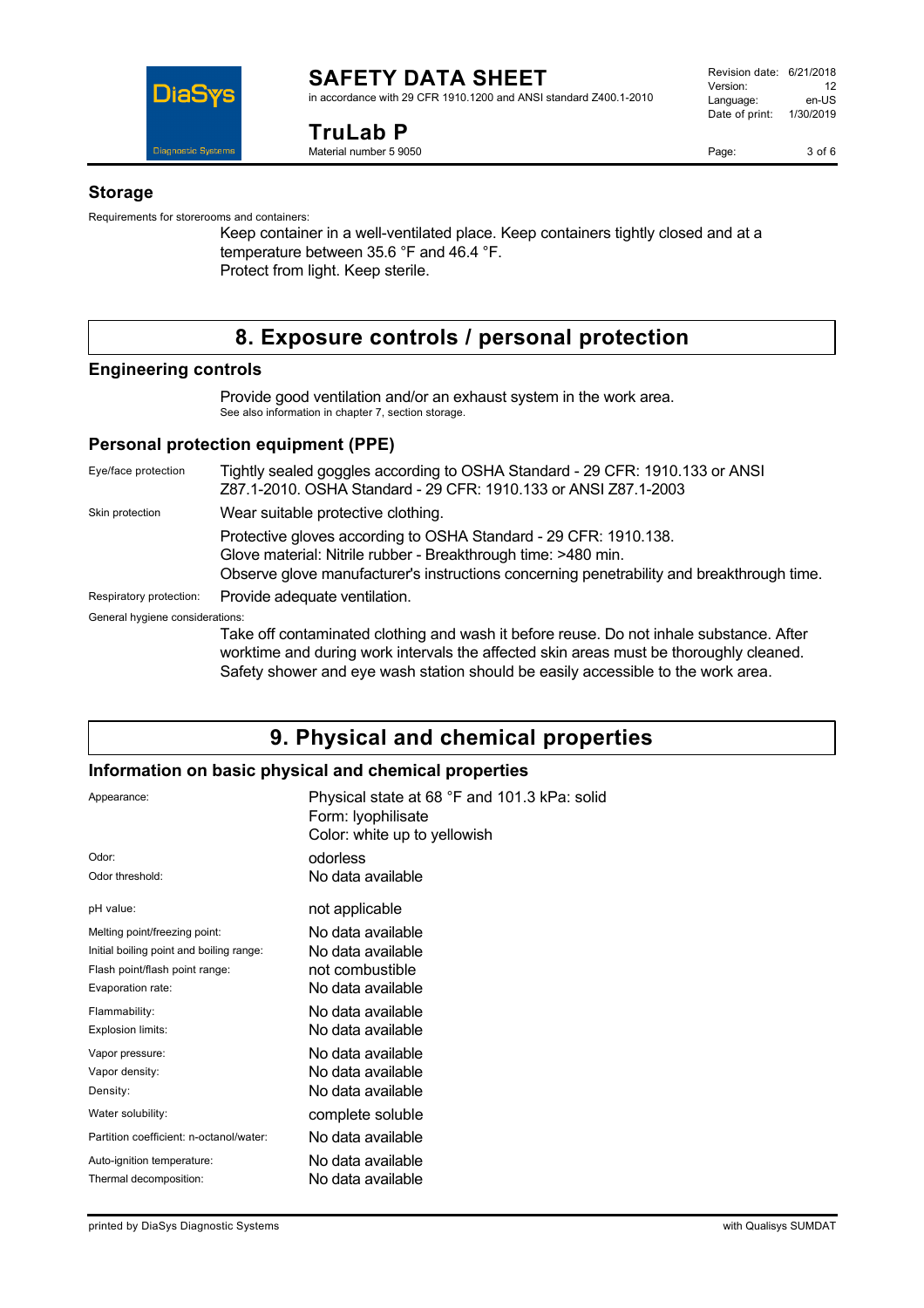

# **SAFETY DATA SHEET**

in accordance with 29 CFR 1910.1200 and ANSI standard Z400.1-2010

**TruLab P**

Material number 5 9050

Revision date: 6/21/2018 Version: 12<br>Language: en-LIS Language: Date of print: 1/30/2019

Page: 4 of 6

Additional information: No data available

# **10. Stability and reactivity**

Reactivity: No data available

Chemical stability: Stable under recommended storage conditions.

#### Possibility of hazardous reactions

No hazardous reactions known.

Conditions to avoid: Protect against heat /sun rays.

Incompatible materials: Strong acids and alkalis

Hazardous decomposition products:

No decomposition when used properly.

Thermal decomposition: No data available

# **11. Toxicological information**

### **Toxicological tests**

Toxicological effects: Acute toxicity (oral): Lack of data.

Acute toxicity (dermal): Lack of data. Acute toxicity (inhalative): Lack of data.

Skin corrosion/irritation: Lack of data.

Serious eye damage/irritation: Lack of data.

Sensitisation to the respiratory tract: Lack of data.

Skin sensitisation: Lack of data.

Germ cell mutagenicity/Genotoxicity: Lack of data.

- Carcinogenicity: Lack of data.
- Reproductive toxicity: Lack of data.

Effects on or via lactation: Lack of data.

Specific target organ toxicity (single exposure): Lack of data.

Specific target organ toxicity (repeated exposure): Lack of data.

Aspiration hazard: Lack of data.

# **12. Ecological information**

### **Ecotoxicity**

Further details: No data available

### **Mobility in soil**

No data available

## **Persistence and degradability**

Further details: No data available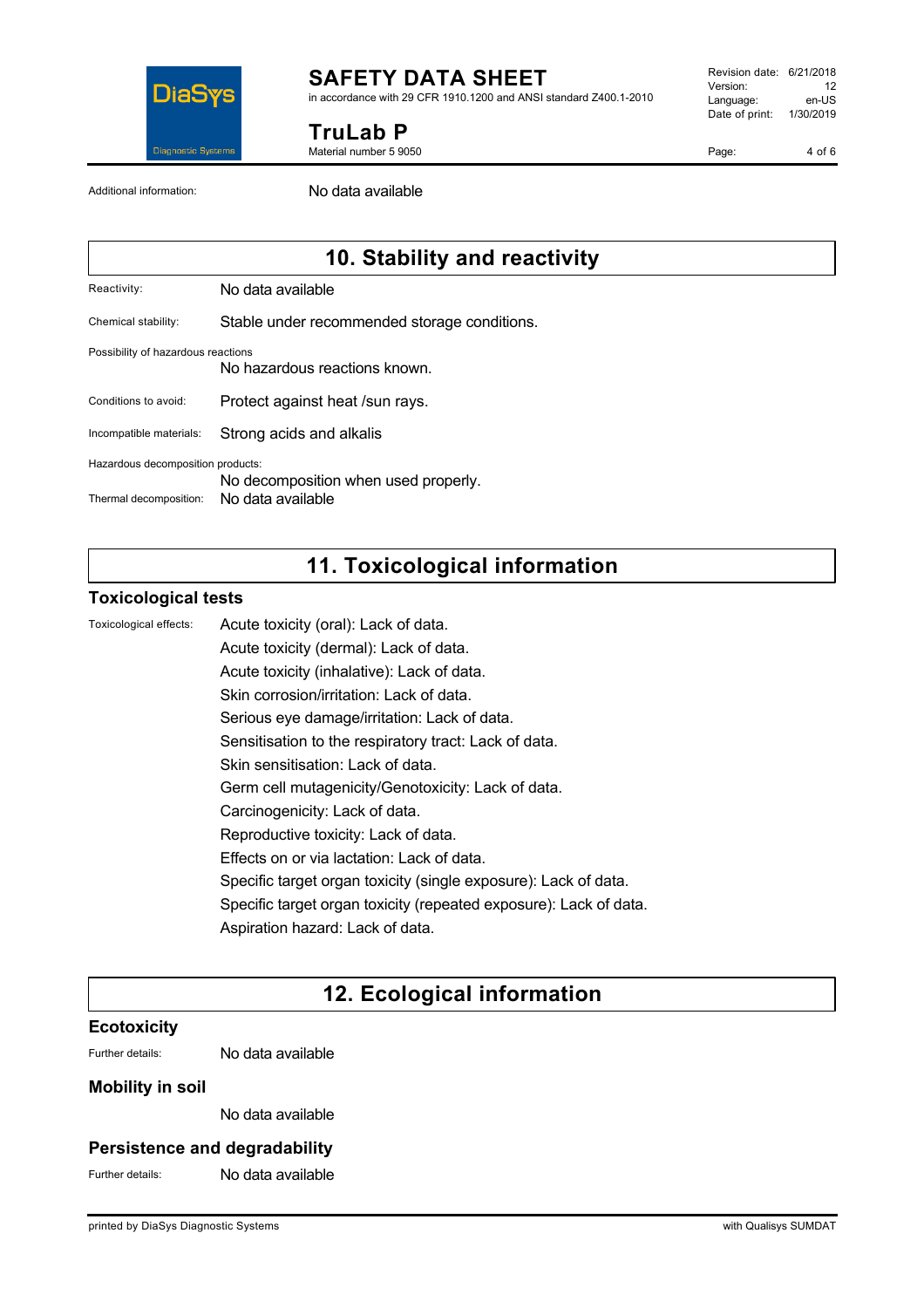

in accordance with 29 CFR 1910.1200 and ANSI standard Z400.1-2010

### **TruLab P**

Material number 5 9050

Page: 5 of 6

### **Additional ecological information**

General information: Do not allow to enter into ground-water, surface water or drains.

# **13. Disposal considerations**

#### **Product**

Recommendation: Special waste. Dispose of waste according to applicable legislation.

#### **Contaminated packaging**

DiaS

**Diannostic System:** 

Recommendation: Dispose of waste according to applicable legislation. Non-contaminated packages may be recycled.

## **14. Transport information**

### **USA: Department of Transportation (DOT)**

Proper shipping name: Not restricted

### **Sea transport (IMDG)**

| Proper shipping name: | Not restricted |
|-----------------------|----------------|
| Marine pollutant:     | no             |

### **Air transport (IATA)**

Proper shipping name: Not restricted

### **Further information**

No dangerous good in sense of these transport regulations.

## **15. Regulatory information**

### **National regulations - Great Britain**

Hazchem-Code:

## **16. Other information**

#### Hazard rating systems: **0 1 0** NFPA Hazard Rating: Health: 1 (Slight) Fire: 0 (Minimal) Reactivity: 0 (Minimal) HMIS Version III Rating: Health: 1 (Slight) Flammability: 0 (Minimal) Physical Hazard: 0 (Minimal) Personal Protection: X = Consult your supervisor Reason of change: General revision



### **Department issuing data sheet**

Date of first version: 3/6/2009

Contact person: see section 1: Dept. responsible for information